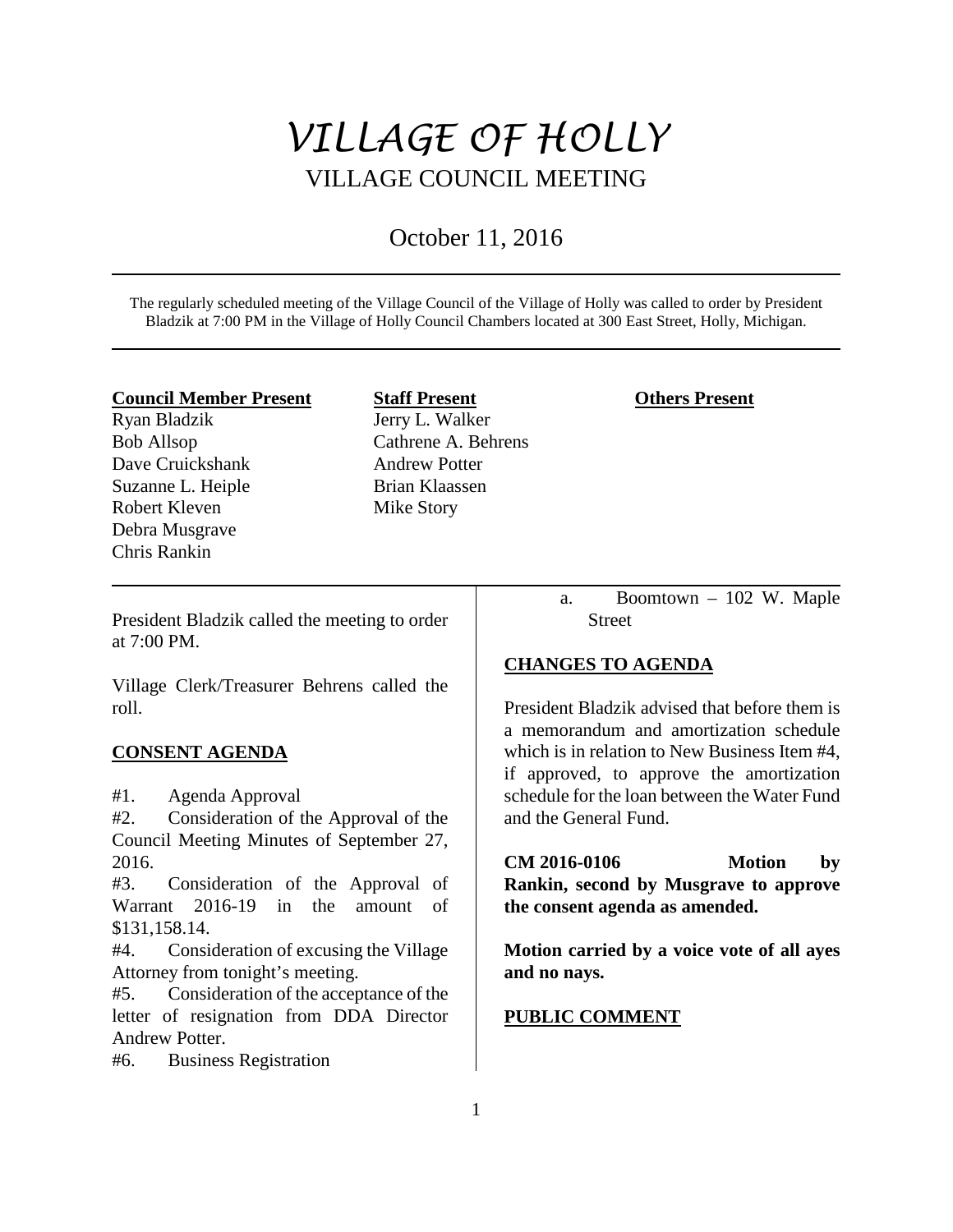John Lauve, 200 N. Saginaw stated there are a lot more important issues facing the community than nondiscrimination of public restrooms. There is another regional rip-off tax deal for the transit system. We are already paying property taxes for Smart and now they are bringing in a mismanaged bus route. They want to run a bus directly from the airport to Downtown Detroit. This system is so mismanaged and to give them more money for a mismanaged system and to place this on the ballot is sheer arrogance. The Council should take some kind of position on this; we already have a system in place that will take people to dialysis or a doctor's appointment. They want to run a train down to Ann Arbor and they also want to rip up all the streets and put the buses down the medians. He also asked why the water fund was going to pay for an ambulance. These are outrageous acts taking place under their eyes.

Patrick Feeney, 210 Franklin Street, stated that we probably need to purchase the ambulance; not with the water fund. How, when you were actually told by the auditors not to do something can you do this? At the budget meeting the Village Manager explained that you are going to pay the same amount of interest back to the water fund that we would have paid to a financial institution. Why not just take it from the general fund. You have people who use the water fund who can't vote and they have a duty to represent them as well because they don't have a talk. The Council is going to take sound legal advice from the audit company and disregard it. The only advantage to taking a loan from the water fund would be in the event that it was decided that the loan would not be paid back. He stated it is completely inappropriate

Phillip Martin, 4165 Belford Road, stated that he wants to make a comment about the ordinance and gets the sense that the Council takes a lot of heat. He believes this ordinance is unwise and bad for the Village. The Washington Post ran an article on a law that was passed in Massachusetts that is currently in court regarding this law and churches. He urges the Council to watch the news. There additional was a story of a man from Toronto who was staying in two different homeless shelters who molested two women because he stated that he was transgender and needed to stay with the women. He realizes that the Village is not in favor of anything like that but this is someone who took advantage of the law and took advantage of people who need our greatest protection.

Richard Rossell, 512 E. Maple Street, stated he also wanted to address the ordinance. He stated when he was 18 years old he went to war to protect the constitution and he thinks that the constitution should provide for these protections here. He thinks that the ordinance is a bad law.

Tigg VanAmm, 12666 Falk Road stated he doesn't know that it is really protecting everyone involved and he made the point that the ordinance protects the rights of those who perceives themselves to be transgender or homosexual, whatever their preference and at the same time protecting a church or a sports team. You are trying to protect two people who are in conflict with one another; who does the ordinance protect; there is a natural inherent conflict in this. A boy is a boy and a girl is a girl but in our society everybody is protected. In our society, everybody is protected and everybody is right; if everybody is right and no one is wrong then there are no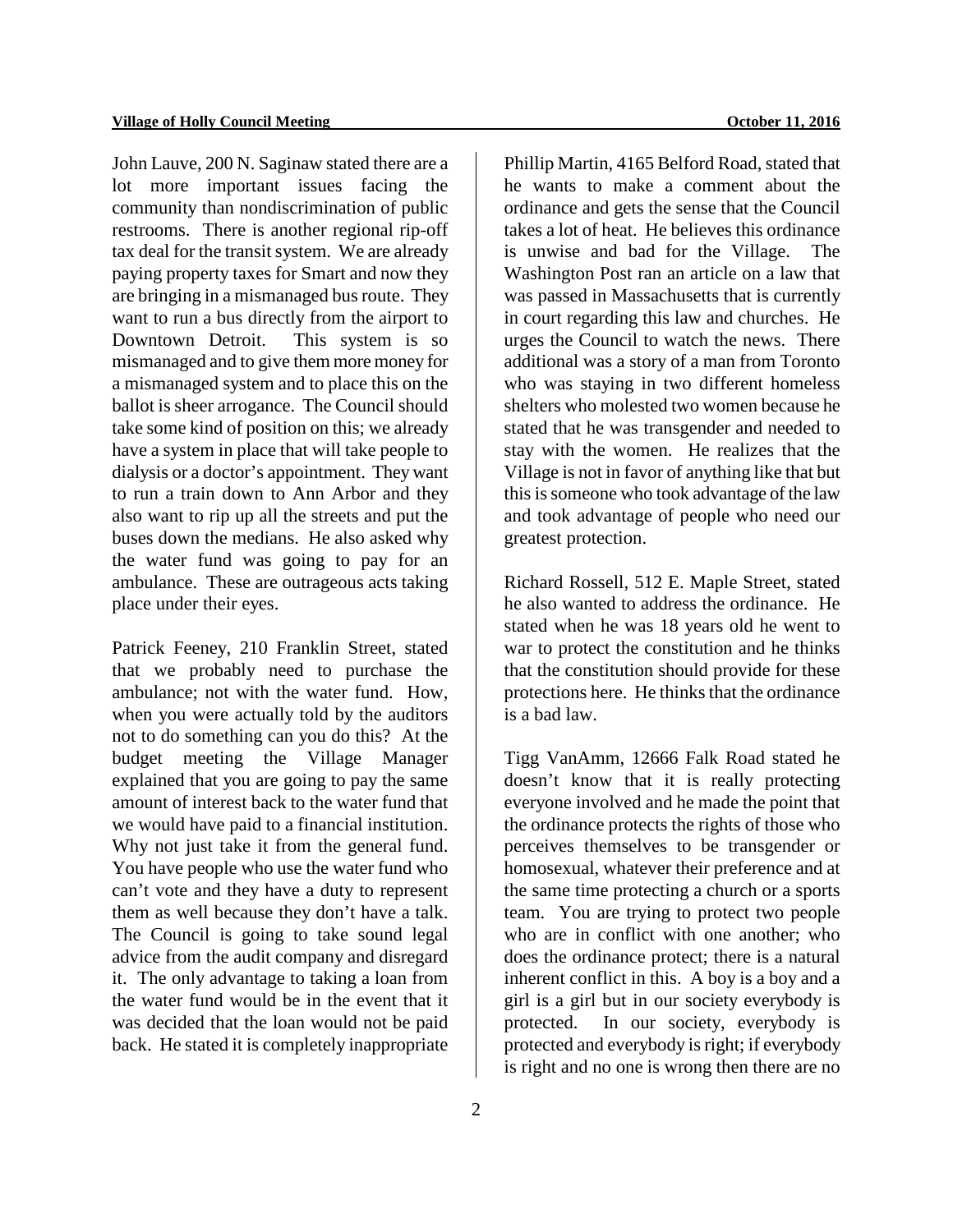laws, there is no need for law enforcement. It seems like if you are trying to protect everybody and it is an absolute impossibility. Who are you going to protect? The boy who says he is a girl and can't play on the girl's team? He thinks this is unnecessary and that we are going down a road that we don't want to go down. He appreciates the service that the Council does but he thinks this is dangerous and is not in favor of the law.

Joe Hutchins, 419 Thomas Street, stated that it cost money for this ordinance for Holly. This is becoming the biggest controversial thing we have seen in a long time, abortion and everything else. The Feds are going to handing down decisions in a very short time. Should we spend the money to put this ordinance on the books and once the Federal law starts to trickle down our ordinance will mean nothing. Save our money and let the Feds hand down the decision.

#### **OLD BUSINESS**

**#1. Consideration of proposed Ordinance #443 Non-Discrimination in the Village of Holly.**

#### *(Motion from Council Meeting July 26, 2016)*

**CM 2016-078 Motion by Bladzik, second by Heiple to adopt Ordinance #443 to adopt a Non-Discrimination Ordinance in Public Facilities in the Village of Holly.** 

Cal Steele, 203 Grant Street, stated we have talked about religious issues and moral issues but we also need to talk about criminals. They are opportunists who would enter a bathroom and possibly do harm. Is this ordinance going to make Holly more attractive to people who

3

move here and want to bring their children here? He has a 12-year old grandson who is petrified to use the restroom with girls. He does not think this is a wise move to make; if we do this, who is going to enforce that, our police department? There is a lot more to consider than the ordinance, we have to look at the big picture.

President Bladzik stated he was going to make a couple comments and open it up to discussion. One can look at any website and find any sensational story on this topic. When we talk about protections under the constitution but right now in many communities that haven't adopted an ordinance like this, if you are discovered to be a homosexual while in a job you can be fired from that job. There are no protections in place under current Michigan law or the Federal Civil Rights laws. Whether you agree or disagree on same sex marriage, a same sex couple could go and attempt to rent a home and be denied based upon their sexual orientation. This is a little harder to prove discrimination here because there is no recourse, those are what the issues are. The way this ordinance was modeled was off of the City of Portage. This has an intermediary step instead of going directly to fines and penalties a situation where discrimination is perceived it can be brought to the Village's attention for remediation. It can be brought to the Village Manager and if that does not rectify the problem then it goes to the enforcement. He looks at this as our society being split on this and viewpoints are changing; this is simply about providing justice. He appreciates the clergy who have attended and expressed their concerns on this but we are expressing our thoughts regarding 6,300 residents. Is the community as a whole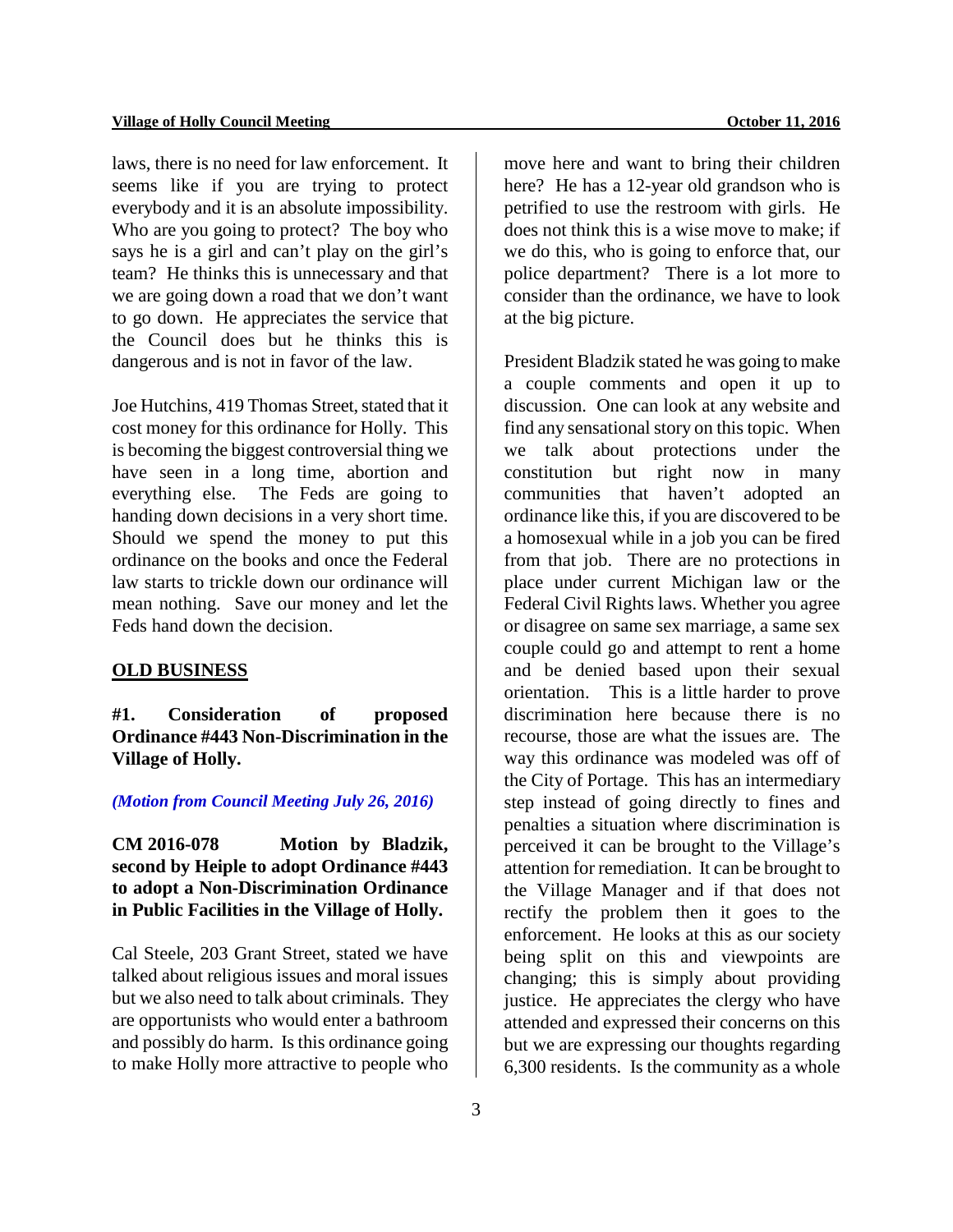ambivalent or do they just don't know either. We have talked about this with the road diet and we can talk about this for any item on the agenda.

Council Member Allsop stated a lot of people are afraid to come to the council meeting. We have a few weeks before we are all gone and he doesn't know why we have to even deal with this and doesn't know how we are benefiting anyone from passing this.

Council Member Musgrave stated she is a bit concerned because of Mr. Gilder's statement of putting something into place that is not clear whose rights are covered and promising things that are unknown. She has great concern with that and does not know whether it wise to go against the attorney's advice.

Council Member Cruickshank stated the following "*Property rights are one of the fundamental pillars of liberty and freedom. It is one of the reasons I even got involved with local politics in the first place. I can certainly see where one would want to pass a law such as this. There are instances of bigotry, and the mistreating of individuals who may appear different than others. The urge to want to use government to protect those who are being ridiculed for being different is the natural default. This is a false belief that; number one – government always has the answer, and number two - We can legislate morality. If that we're the case, the war on drugs would have been a homerun, and no one would have ever been murdered since Cain killed Abel. What we have in society is a morality issue, this will not be taken care of by this ordinance. The only way this could be resolved is culture* 

*change, and market forces. I in no way want a bigoted business owner in our community, I would despise an apartment owner who would not rent or kick out a n individual who may identify as something other as straight. It would disgust me that there would be an employer in the Village that would fire someone simply because they're gay. If that were the case today, I would like to know about it so we can spread the word to others and "let the market shut them down". That is the real way we send the message to those who harbor hate, their pocketbook. Yet, we live in a country that has a few things that are considered pillars of freedom. Amongst those, are property rights. Even though I may disagree with another individual's morals, what they do, on their property is none of my business as long as it doesn't harm the rights of others. If this ordinance is passed, we have removed property rights to business owners that have invested their own money and time in the community. I have been messaged by multiple business owners from a wide political spectrum. They have all voiced an opposition against this ordinance. Our own Village attorney has advised against it. I do not feel like this moves the ball forward for the human race and actually removes a fundamental right setup by our founders. All harassment of individuals is protected under the Civil Rights Act, and all criminal action against them is protected by our current laws and the 14th amendment."*

Council Member Heiple stated that based upon our Village Attorney who advised that if we not adopt this ordinance and nothing gets done we would still be prohibited against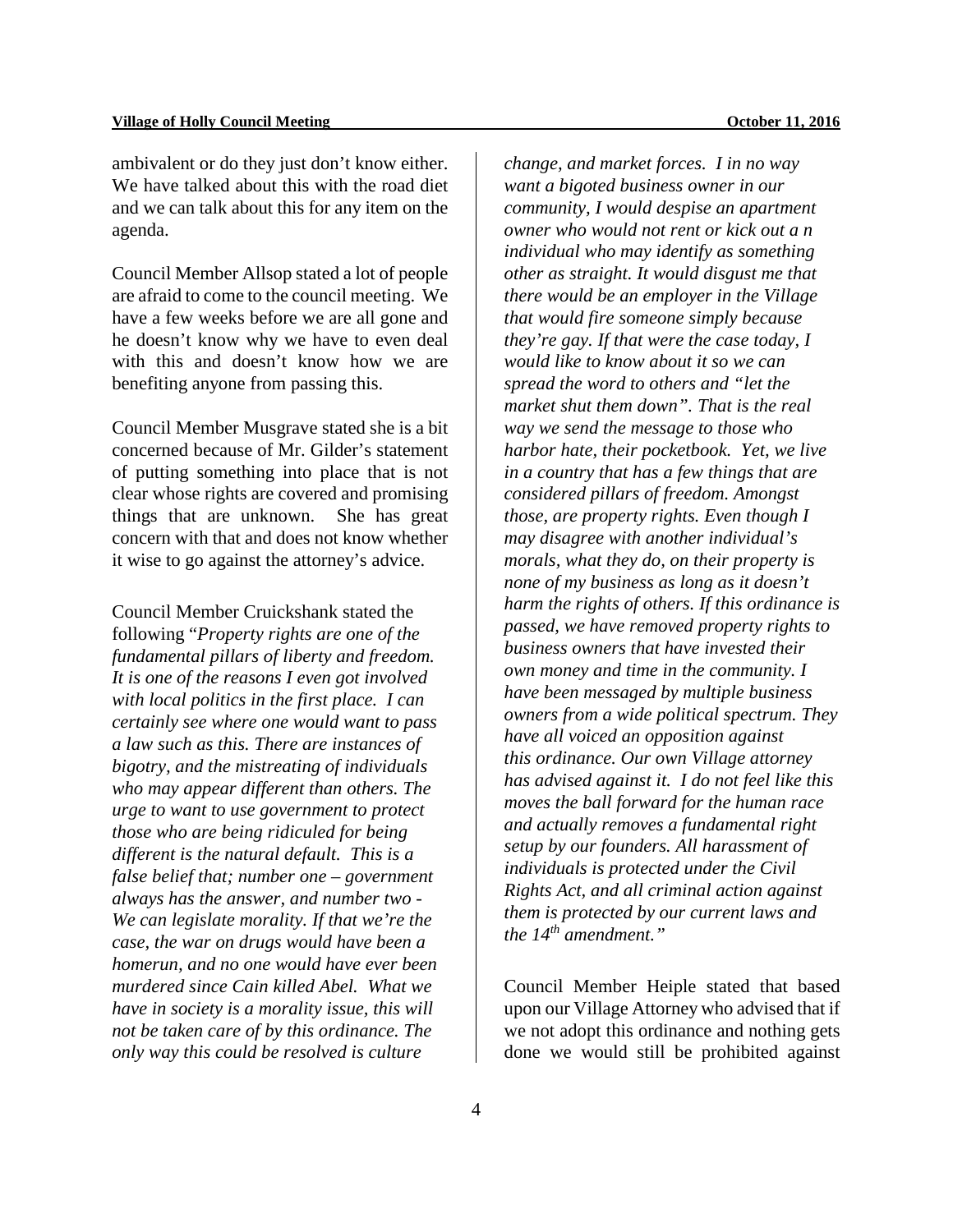discriminating against a person's constitutional rights. It is not necessary to adopt something in writing which specifically states that.

Council Member Kleven stated that every ordinance we have on the books costs the Village money to codify and we don't enforce half of the ordinances on the books. No one is going to enforce this. He'll say no.

#### **Roll call vote was as follows:**

**Voting for: Bladzik Voting against: Allsop, Cruickshank, Heiple, Kleven, Musgrave, Rankin Absent: None Motion failed.**

#### **NEW BUSINESS**

# **#1. Consideration of Cyclone Park being re-purposed into a dog park for public use.**

Council Member Rankin stated that the Parks Commission was approached last month by Rick Powers and Terry Baker about the repurposing of Cyclone Park into a dog park inside the Village. The Parks Commission thought this was a great idea and they have created a committee to create and organize the project which will consist of Rick Powers, Terry Baker, himself, Village Manager Walker, Clerk/Treasurer Behrens and Sally Crider to put together the final details. Rick Powers has prepared a timeline for the construction and budget for the park. They have a committee meeting scheduled for next Wednesday where they are going to go over the plan.

Rick Powers stated that they are looking to have this open by Memorial Day 2017. They are looking at potentially renaming the park the Canine Memorial Park. They are looking to add a 20' by 30' pavilion. They are looking at raising all funds privately. There may be some potential for grant funds that may be available.

Andrea Silvas, 203 Grant asked if the local residents were going to be asked their feelings on the dog park.

Rick Powers stated that two of the committee members live in that area and he has been talking to everyone that he could about the project and he is very open to discussion.

Council Member Rankin stated that he personally plans on surveying the neighbors and plans on coming up with some door hangers and getting out there and talking about.

Angie Lemon, 116 College, asked if there was a privacy fence being considered for the dog park. She is concerned because when her dogs are outside and they see other dogs in the area they react and bark which creates noise and she would like to see a privacy fence placed in there.

Rick Powers stated that at the present time there is no plan for a privacy fence because they have a great deal of money to raise but that may be a consideration for the future.

Council Member Musgrave asked if that land, at any time was donated to the Village.

Council Member Rankin stated that it is his understanding that it was donated with the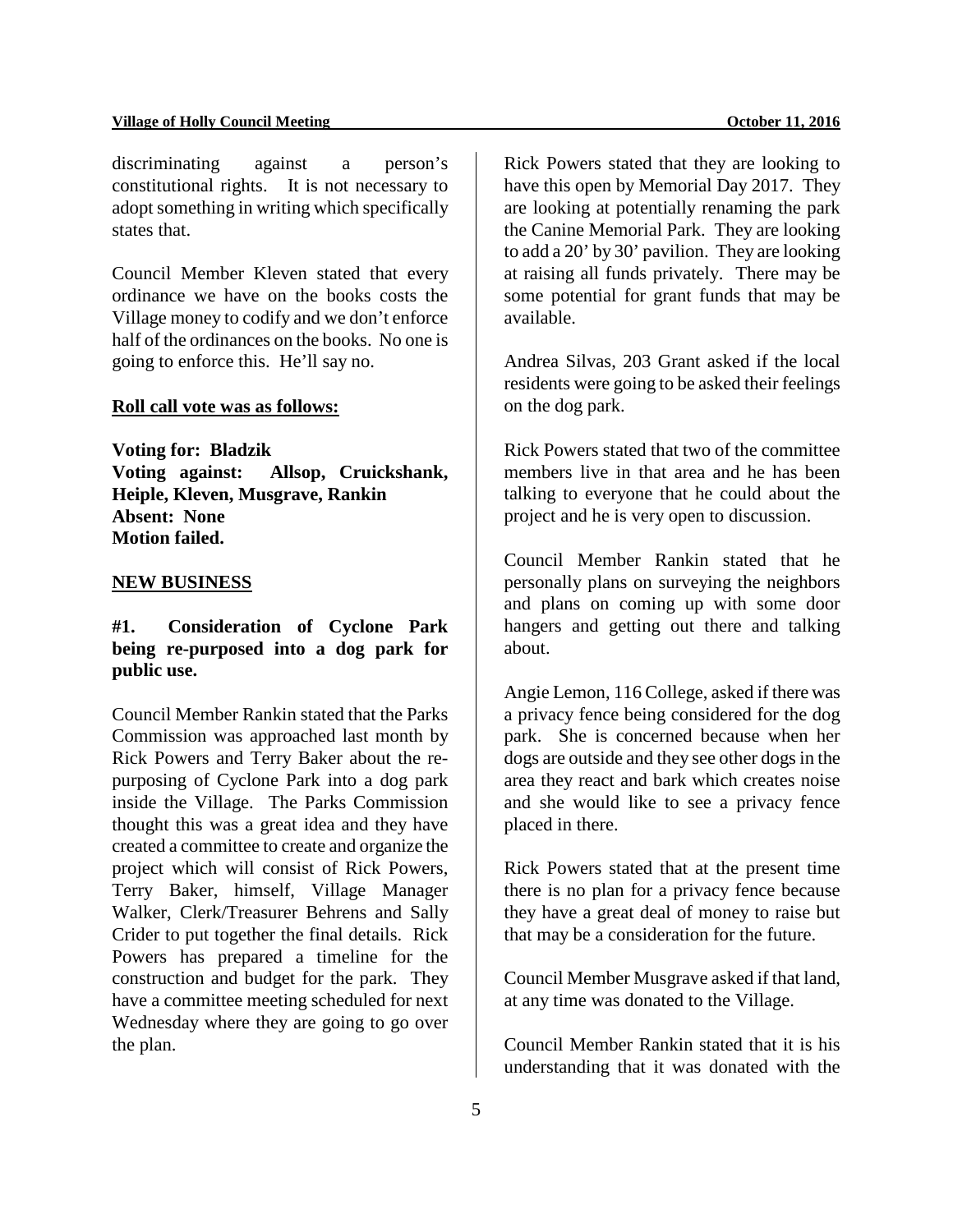specific stipulation that the property remain a public park.

**CM 2016-0107 Motion by Rankin, second by Cruickshank to approve Cyclone Park for the Canine Memorial Dog Park pending approval of the final plans by Village Council.** 

**Motion carried by a voice vote of all ayes and no nays.**

**CM 2016-0108 Motion by Bladzik, second by Rankin to commit a sum of \$10,000 as a matching grant pending the raising of \$10,000 of individual contributions to the dog park and pending final plan approval.**

John Lauve, 200 N. Saginaw stated he didn't realize we were talking about \$10,000 and thinks the \$10,000 should be spent down there where the Water Works building is at the entrance to the Village. You could also spend some money down there on flowers where all those signs are that you put up on the bike lanes.

Cal Steele, 203 Grant Street, stated he doesn't disagree with financial support, but \$10,000? How far would \$10,000 go to our police department, our fire department or our DPW, our infrastructure? People live here and they may want to use that park but by God we have services that run this Village that would beg for these funds. \$10,000 is absolutely ridiculous.

President Bladzik stated that these funds would not come out of existing departmental funds this would come out of the general fund balance.

Rick Powers stated he does not believe they will have any problem raising the \$60,000 and stated that it could be used as a backstop for the project. He appreciates the \$10,000 but he believes that this is a Village project and it is something that should be created by the Village.

Council Member Allsop stated that he thinks we should have a master plan for this park prior to voting on the money issue.

Council Member Cruickshank stated that he played ball at Cyclone Park for many years and they had to cancel games due to the lighting problems that we have had at the park. He stated that they were told that to replace the lights it was between \$40,000 to \$50,000 to correct there and nothing was ever done. He is not comfortable with voting on this issue tonight without doing some more research.

# **Roll call vote was as follows:**

**Voting for: Heiple, Musgrave, Rankin, Bladzik Voting against: Kleven, Allsop, Cruickshank Absent: None Motion carried.** 

**#2. Consideration of the 2015 CDBG contract between the Village of Holly and Holly Township for Transportation Services.** 

Clerk/Treasurer Behrens stated that she was approached by Holly Township Clerk Karin Winchester regarding some additional program year 2015 CDBG funds that they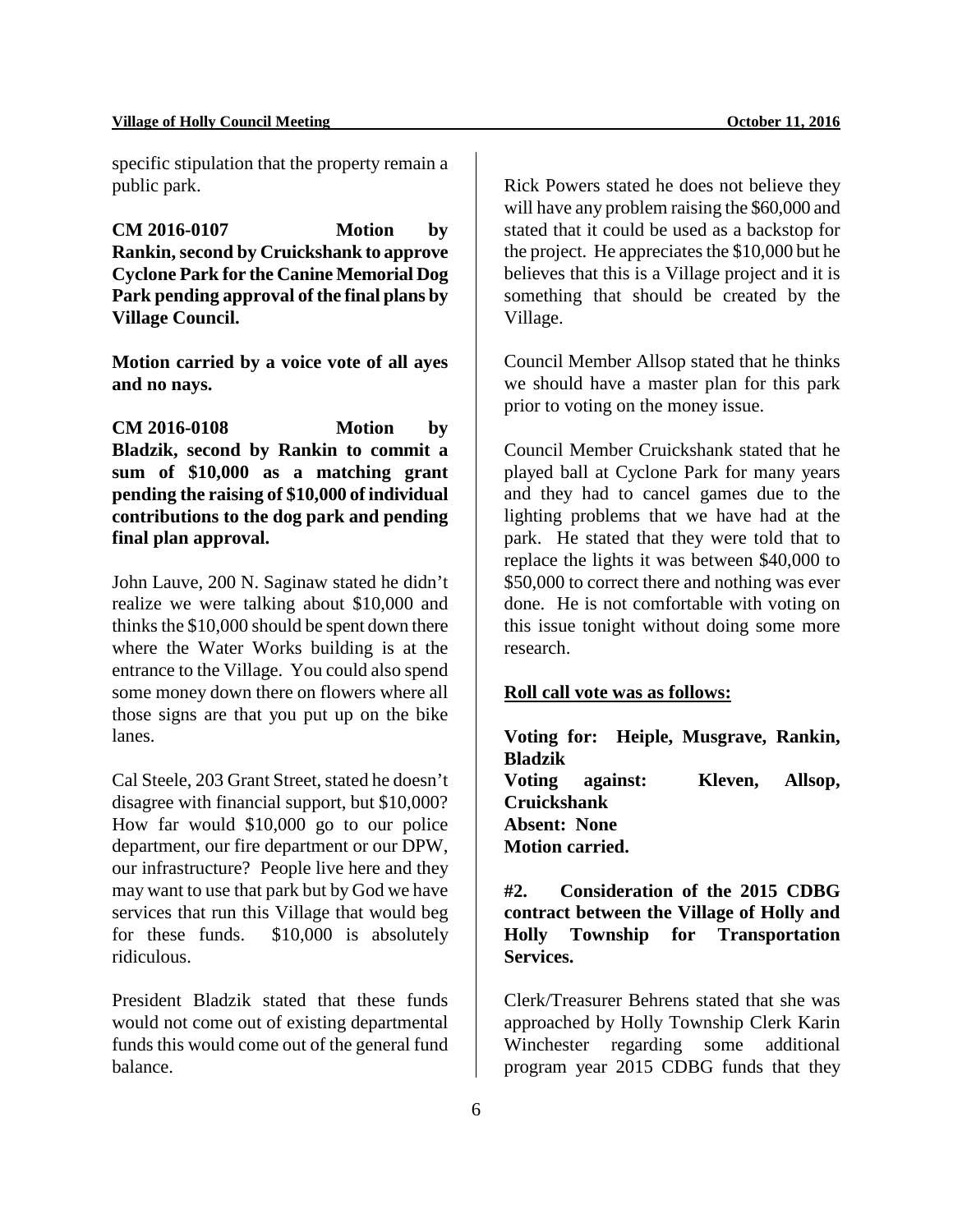graciously allocated to senior transportation services in the amount of \$4,478. She is requesting that council authorize the contract between the Village of Holly and Holly Township and authorize the Village President to execute the agreement. These funds are over and above the budgeted amount for fiscal year 2016-2017 but with the increased demand on our transportation system, the funding will be very beneficial to Holly Area residents who utilize this service.

**CM 2016-0109 Motion by Rankin, second by Cruickshank to authorize the contract between the Village of Holly and Holly Township for Senior Transportation in the amount of \$4,478 and authorize the Village President to execute the contract.** 

**Motion carried by a voice vote of all ayes and no nays.**

#3. Consideration of Ordinance #446, an ordinance to provide for and regulate the protection of groundwater resources in the Village of Holly.

**CM 2016-0110 Motion by Cruickshank, second by Musgrave to consider the adoption of Ordinance #446 to provide for and regulate the protection of groundwater resources in the Village of Holly.** 

#### **Motion by Musgrave to waive the reading.**

DPW Director Klaassen stated the Village of Holly has a wellhead protection program and has for over 10 years. Our protection program receives approximately \$5,000 annually through grant funds and the ordinance is

required as one of the stipulations of the grant. For some reason the ordinance was never adopted when former Building Official Jeff Wren was in charge of the program and we taking care of this situation now.

President Bladzik asked if the only reason we needed this ordinance was because of the grant.

Director Klaassen stated that was partially true but if we find a situation has occurred regarding groundwater contamination, this ordinance will give the Village "more teeth" to prosecute the offender if they are identified.

#### **Roll call vote was as follows:**

**Voting for: Kleven, Musgrave, Rankin, Allsop, Cruickshank, Heiple, Bladzik Voting against: None Absent: None Motion carried.**

**#4. Consideration of the purchase of a 2016 Chevrolet Metro Express Ambulance and authorization of the funding to be loaned from the water fund balance.**

Manager Walker stated that this issue was discussed during the 2016-2017 budget discussion and was approved as part of the budget adoption process. It was estimated that the replacement cost of the unit would be \$100,000. The current ambulance is over 15 years old and has over 150,000 miles on it and additional idle time mileage on the engine. The water fund balance was identified as an option for the purchase of this in lieu of commercial financing because the funds are available in the water fund. Staff has attached the quote from The State Bank who would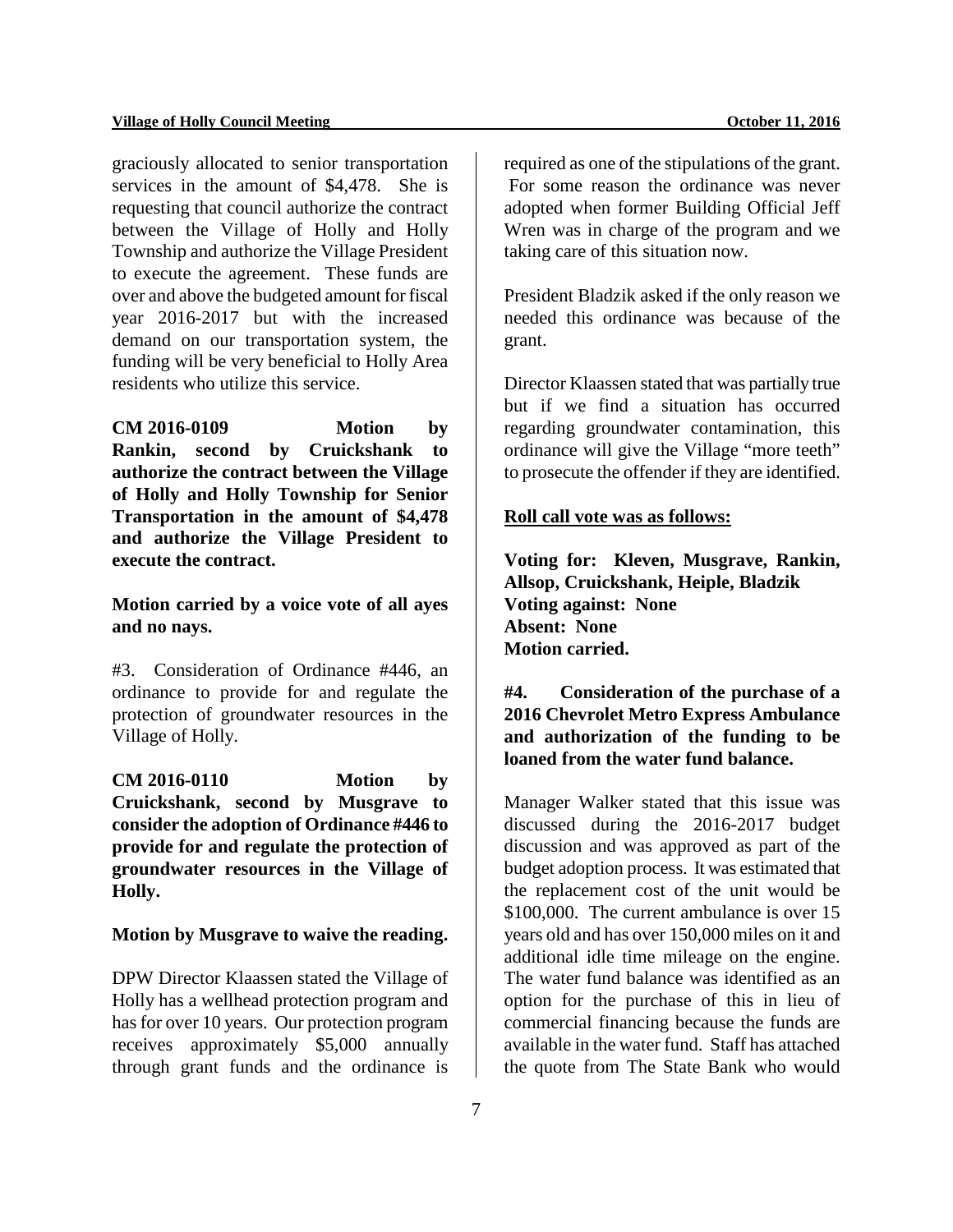loan us these monies at a rate of 2.25% and utilizing that same amortization schedule the water fund would receive interest in the amount of \$7,201 over the life of the loan. Clerk/Treasurer Behrens was working with the Village auditors today in preparing the Village ledgers for this loan.

President Bladzik stated that it is permissible under Michigan Law for funds to loan money to other funds within a municipality with the caveat that the funds are paid at a fair interest rate. We are financing this and keeping the interest "in-house" so that the earning will go back into the water fund instead of to a private financial institution. This is considered a full loan execution as opposed to just a transfer.

Council Member Kleven stated that we obviously have a lot of money in the water fund so maybe we are charging too much in the water fund. He would like to see us take the debt service charge on the water debt and reduce it by \$2.00 per month.

President Bladzik asked Clerk/Treasurer Behrens could address this question.

Clerk/Treasurer Behrens stated that she was not prepared to address the issue of the debt service charges from memory but stated that the current debt service collected was covering the debt service charges but she does not believe that we are over collecting.

Council Member Kleven stated that on the last audit he stated the general fund balance was \$1.2 million dollars and wanted to know where those funds went.

Clerk/Treasurer Behrens stated that the general fund balance was at \$1.2 million dollars with approximately \$600,000 in the unassigned fund balance. She stated that during the budget process \$90,000 was appropriated from the fund balance to balance the general fund budget, an additional \$45,000 was allocated to the Communications Director salary and tonight another \$10,000 was appropriated to Cyclone Park for the dog park so we are slowly working that number down in the general fund.

**CM 2016-011 Motion by Allsop, second by Musgrave to approve the purchase of the proposed ambulance and approve the attached amortization schedule.**

# **Roll call was as follows:**

**Voting for: Musgrave, Rankin, Allsop, Cruickshank, Heiple, Bladzik Voting against: Kleven Absent: None Motion carried.** 

#### **Village Manager**

Nothing to Report.

Council Member Cruickshank asked about the status of the Communications Director position.

Manager Walker stated that a list of the top six candidates was established by the four members of the review committee and interviews will be scheduled as soon as possible.

#### **Village Attorney**

Excused Absent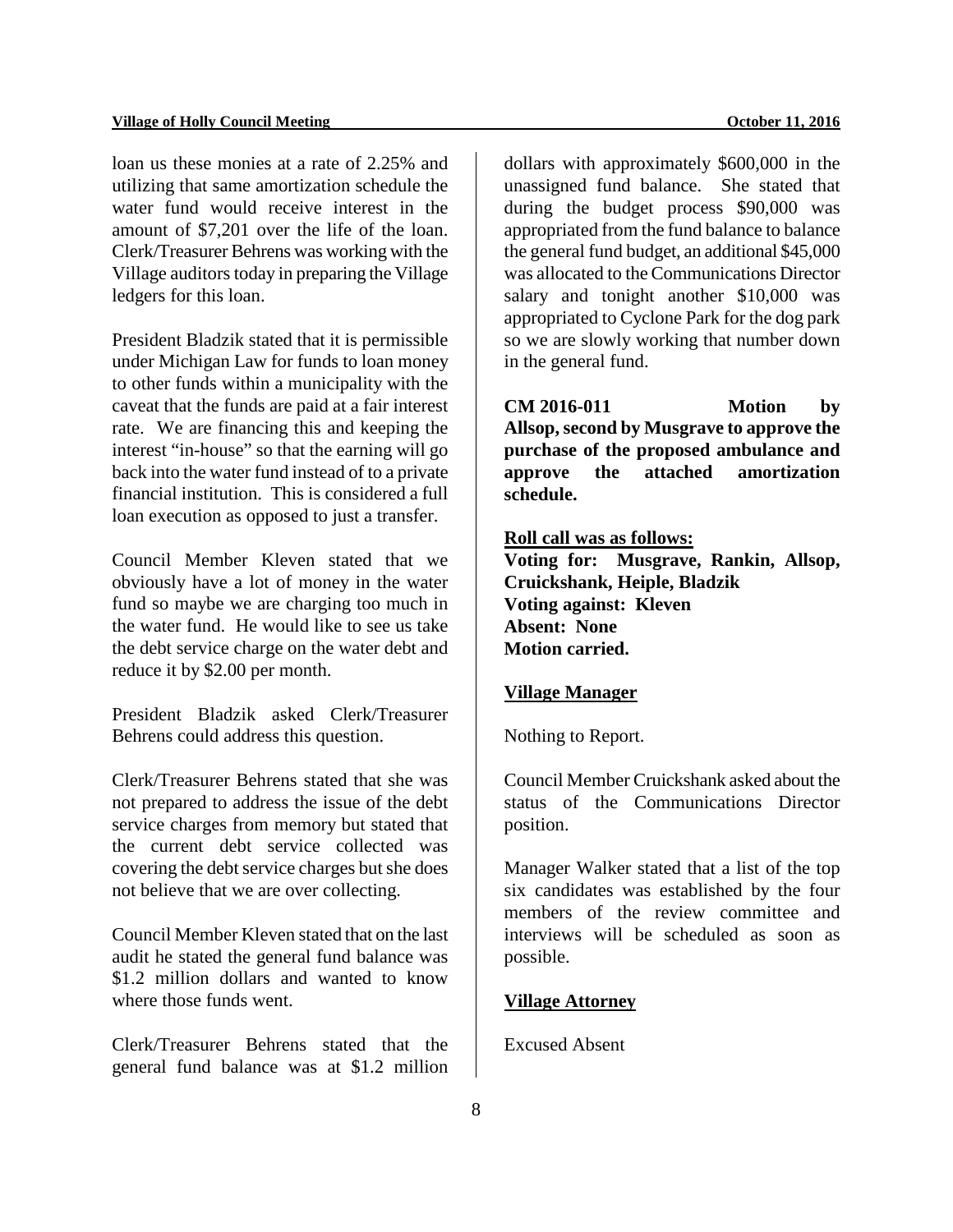# **Village Clerk/Treasurer**

Nothing to Report

#### **BOARDS AND COMMISSIONS**

President Bladzik stated that everyone saw the letter of resignation from Mr. Potter moving on to bigger and better things and congratulated Mr. Potter thanking him for his service to the Village. Ladies Night Out is coming up and asked Andy Potter to give an update on that.

Andy Potter stated that the DDA's new committee Member Janice Seeley has been put in charge of the Ladies Night Out event and this is a very busy time for Ladies Night Out and he will do everything to be there that night. October 29<sup>th</sup> is Holly-Ween and The River Church has really jumped in and is getting the event geared up. There will be pony rides and blow up houses and it will all be taking place downtown.

President Bladzik stated that the Holly Community Fund made a \$1,000 donation towards the purchase of holiday decorations. DDA Board Member Kirk Heath brought up the fact that we have people traveling up and down Grange Hall Road and there is nothing to draw them to the historic downtown while the Dicken's Festival is taking place and other activities, which was a great point.

# **COUNCIL COMMENTS**

Council Member Allsop stated he wanted to thank the Chief of Police, Brian Klaassen, Jerry and Andy and stated the Halloween Show was a huge success. They had over 500

cars and went through 55 gallons of cider and over 1,100 doughnuts.

Council Member Heiple stated she wanted to thank Mr. Potter for his service and will truly miss him as a friend and co-worker.

Council Member Cruickshank thanked Andy Potter and advised him not to be a stranger.

# **PUBLIC COMMENT**

Angie Lemon, 116 College Street, stated she thinks the dog park is a great idea but is concerned about the location because it is surrounded by homes. She really likes the idea; they kind of persuaded her with some great ideas of how the park could be utilized. They have asked her to go around to other dog parks and to talk to people and everyone she talks too is kind of freaking out about it. She really wishes that a survey would have been done first prior to this moving forward just to get an idea of what people around are looking for. The reason they wanted to park there is because they think a lot more people are going to walk there. If someone is across on the other side where she lives, it echoes, you can hear people speaking if they are at a camp fire type situation; that is why she asked about a privacy fence. She thinks it is great about private donations.

Council Member Rankin stated the approval had to be received from the council prior to moving on the topic. Secondly we did some surveys on the parks and received feedback from over 50% of the surveys for a dog park.

Joe Hutchins, 419 Thomas Street, stated he had one question about the ambulance and asked how many miles were on the old one.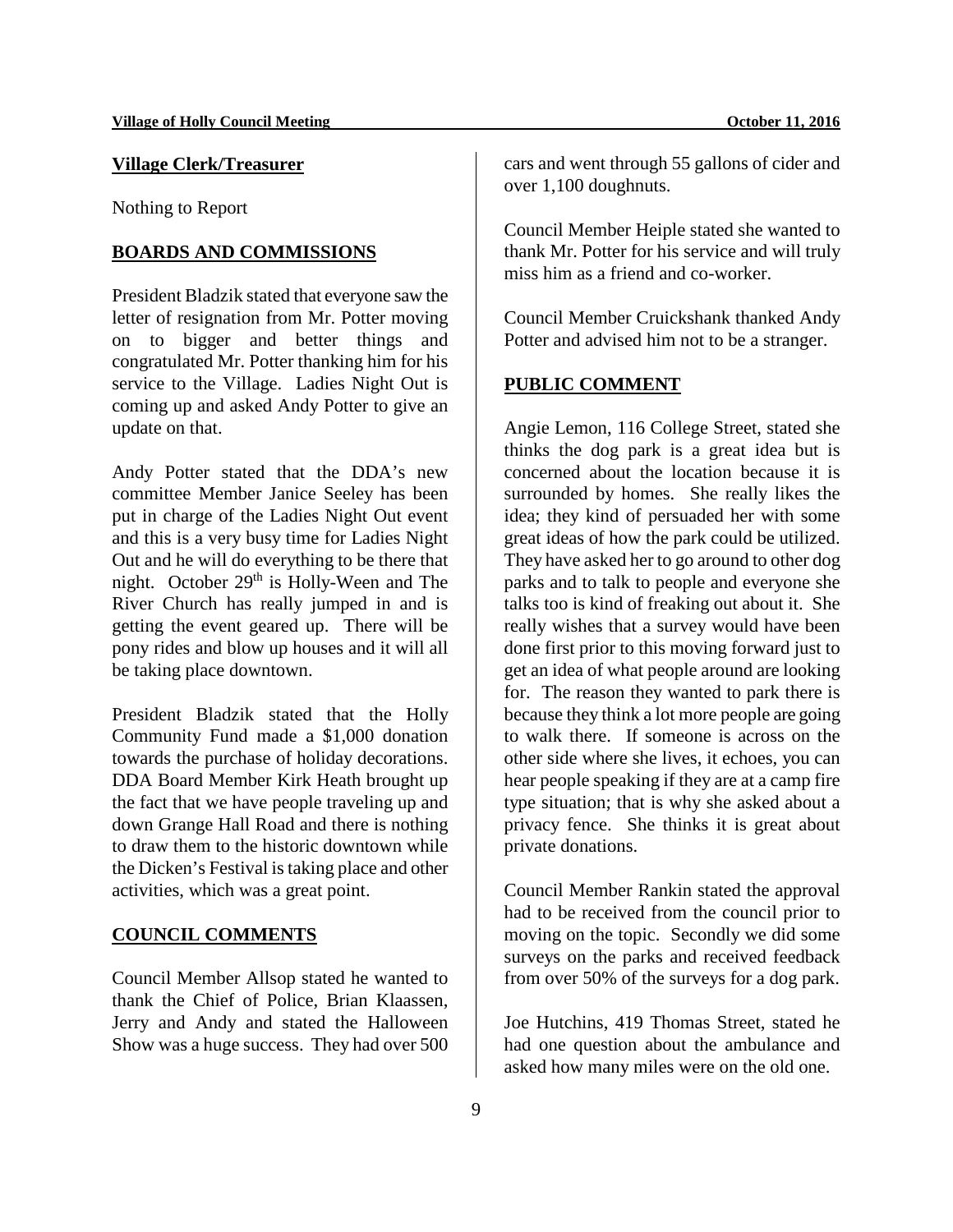Manager Walker stated that the mileage is at \$105,000 and the average life span of this type of vehicle is between five to seven years old. Our vehicle has been able to hold up so well due to the care and maintenance that it receives as well as due to the strong support the Village receives from Groveland Township. Certainly if Chief McGee believed the ambulance could have remained viable for several more years he would have made it happen but we are at the point where the purchase is needed.

DPW Director Brian Klaassen stated the DPW is having an open house this Thursday from  $11:00 - 2:00$  to show off the new building that was constructed over the past year. There will be hotdogs and hamburgers for those who attend and encouraged all to attend to see the completed project.

**#5. Consideration of entering in Executive Session to discuss Union Negotiations.**

**#6. Consideration of entering in Executive Session to discuss Real Estate.** 

President Bladzik stated that under the State of Michigan Open Meetings Act municipal bodies may enter into Executive Session to discuss union negotiations or other topics that contain sensitive information.

**CM 2016-0112 Motion by Musgrave, second by Rankin to enter into Executive Session authorizing DPW Director Klaassen and Chief Story to attend the session for union negotiations and authorizing Andrew Potter to attend the session regarding real estate.**

**Roll call vote was as follows: Voting for: Heiple, Kleven, Musgrave, Rankin, Allsop, Cruickshank, Bladzik Voting against: None Absent: None Motion carried.**

**Executive Session Entered at 8:55 PM**

**CM 2016-0113 Motion by Musgrave, second by Rankin to exit Executive Session.**

**Motion carried by a roll call vote of all ayes and no nays.**

Manager Walker stated during Executive Session a proposed settlement agreement between the Village of Holly and the Teamsters #214 union group was presented and summarized as follows:

- 1. The parties' new contract will be in effect from the date the contract is ratified by both parties through June 30, 2019.
- 2. The parties' new contract will be the same as the parties' current agreement, except as modified by this Agreement.
- 3. Revise the Village's contribution toward the cost of health care for a retiree's spouse by eliminating such spousal contribution for those employees retiring after July 1, 2017.
- 4. Revise Article 27, Section 2 as follows: "For all new hires (hired after July 1, 2006), the Employer will provide the MERS Defined Benefit Program with a 1.5% multiplier, 10 year vesting, 55/25, FAC 5, and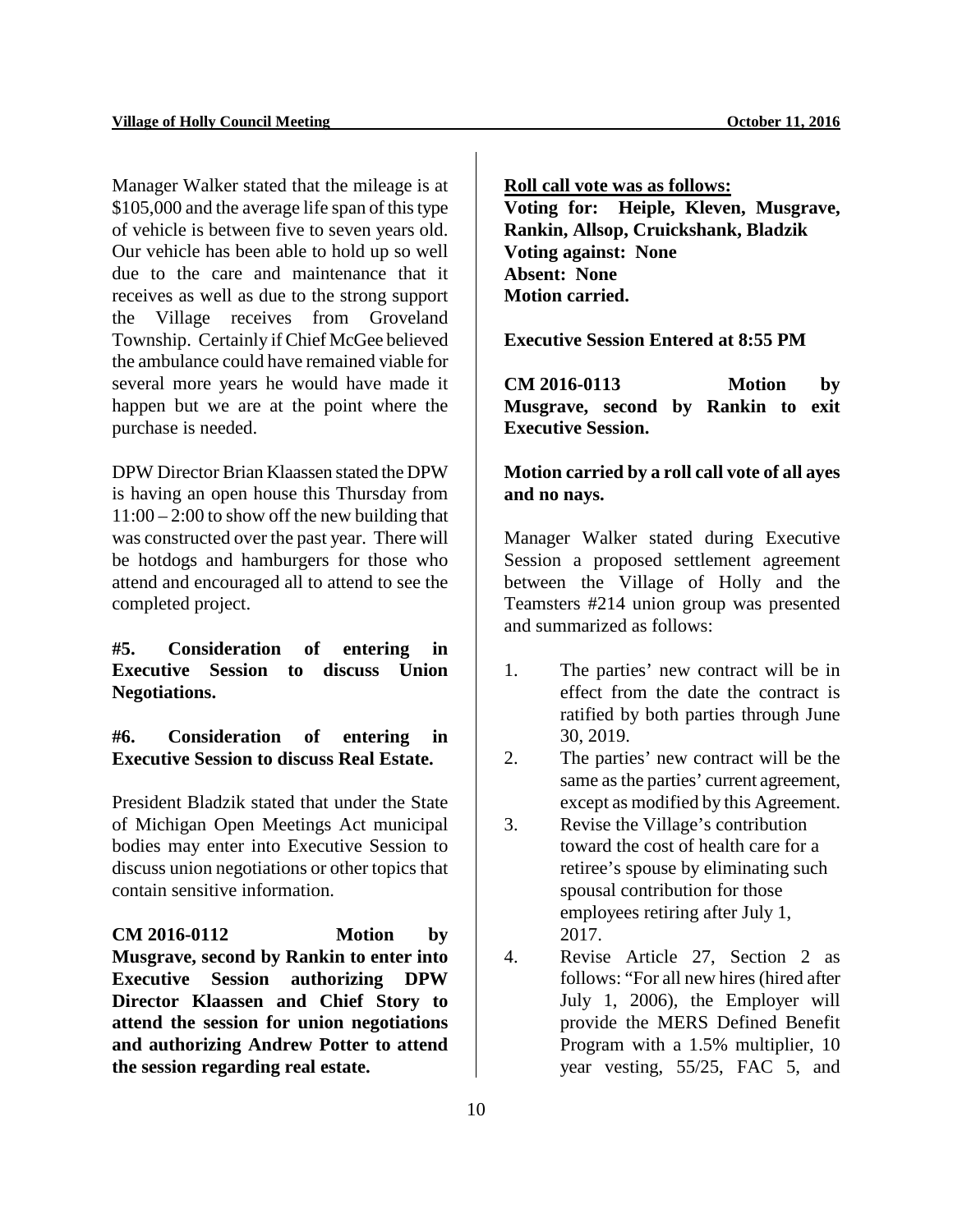normal retirement age of 60." Add the following as Article 27, Section 4: "Each employee will contribute 1.50% of base wages toward MERS retirement costs effective July 1, 2018."

- 5. The part-time positions of Receptionist/Clerk and Laborer will be added to the collective bargaining agreement, at the hourly wage rates of \$12.00 and \$16.00, respectively. These wage rates will be increase in accordance with Paragraph 6 below. Revise the second sentence of Article 19, Section 1 to read, "The regular work day for full-time employees shall be eight (8) working hours in any one work day." Such part-time employees shall not be eligible for health, optical, and dental insurances, pension benefits, retiree health care, holiday pay, personal days, court and funeral leave days, sick days, vacation days, and uniforms. Upon ratification of this Agreement by both parties, these positions shall accrue Paid Time Off (PTO) of two (2) hours per month provided the employee has worked at least 86 hours in that month.
- 6. Eliminate the last sentence of Article 29, Section 4, and the first Paragraph of Appendix A. Wages set forth in Appendix A will be increased by 2.00% effective upon ratification of this Agreement by both parties, by 2.00% effective July 1, 2017, and by 2.00% effective July 1, 2018. In addition, upon the ratification of this Agreement by both parties, each member of the bargaining unit who is a full-time employee shall receive a one-time, off-schedule, ratification

bonus of \$200.00, less applicable deductions.

**CM 2016-0114 Motion by Cruickshank, second by Musgrave to approve the settlement agreement between the Village of Holly and the Teamsters #214 as presented.**

**Roll call vote was as follows:**

**Voting for: Kleven, Musgrave, Rankin, Allsop, Cruickshank, Heiple, Bladzik Voting against: None Absent: None Motion carried.**

Manager Walker stated that at this time he would request that 2% annual raises be approved, as budgeted, for all non-union, administrative and fire department personnel.

**CM 2016-0115 Motion by Musgrave, second by Rankin to authorize 2% wage increases for all non-union and administrative staff in the Village of Holly including the fire department staff.** 

**Roll call vote was as follows:**

**Voting for: Kleven, Musgrave, Rankin, Allsop, Cruickshank, Heiple, Bladzik Voting against: None Absent: None Motion carried.** 

# **ADJOURNMENT**

With nothing further to discuss, President Bladzik adjourned the meeting at 21:59 pm